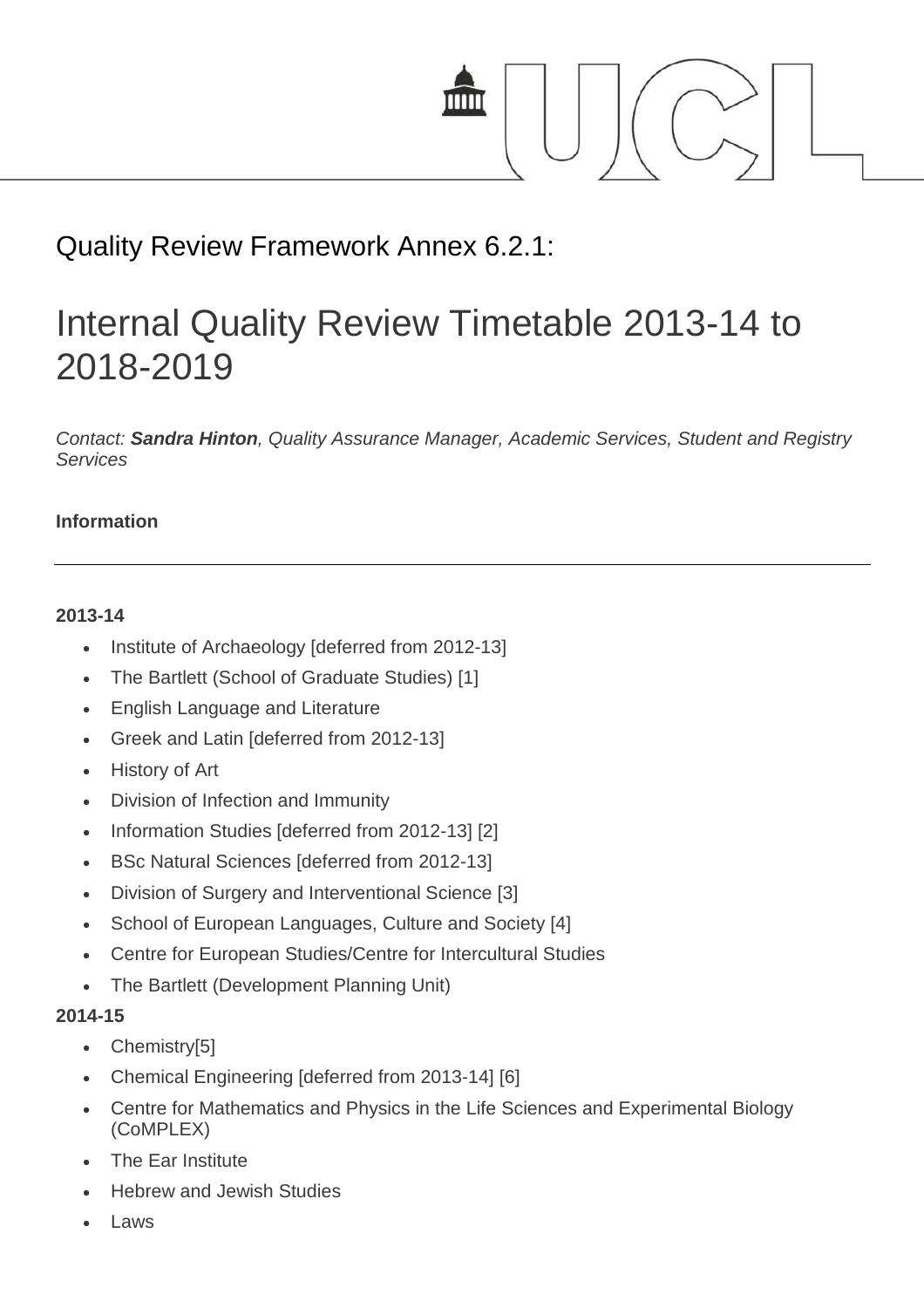- Management Science and Innovation
- Mechanical Engineering [7]
- Division of Medicine [8]
- Institute of Ophthalmology
- Political Science
- School of Pharmacy

## **2015-16**

- Eastman Dental Institute
- Electronic and Electrical Engineering [9]
- Geography
- BSc Human Sciences
- **Mathematics**
- Medical School (MBBS)
- Division of Psychology and Language Sciences UG
- Division of Psychology and Language Sciences PGT
- Division of Psychology and Language Sciences PGR[10]
- Division of Psychology and Language Sciences Professional Training Progs
- School of Slavonic and East European Studies [deferred from 2014-15]
- Statistical Science
- UCL-Q

# **2016-17**

- BASc Arts and Sciences
- The Bartlett (School of Architecture)
- Biochemical Engineering [11]
- Institute of Child Health [12]
- Institute of Cardiovascular Science
- Computer Science [13] [deferred from 2015-16]
- Institute of Epidemiology and Health Care
- Institute for Health Informatics [14]
- Civil, Environmental and Geomatic Engineering [15]
- Earth Sciences [16]
- Department of Learning and Leadership
- Institute of Neurology
- Department of Psychology and Human Development
- Centre for Advanced Spatial Analysis (CASA)

# **2017-18**

- The Bartlett (School of Construction and Project Management)
- The Bartlett (School of Environment, Energy and Resources) [17]
- Department of Culture, Communication and Media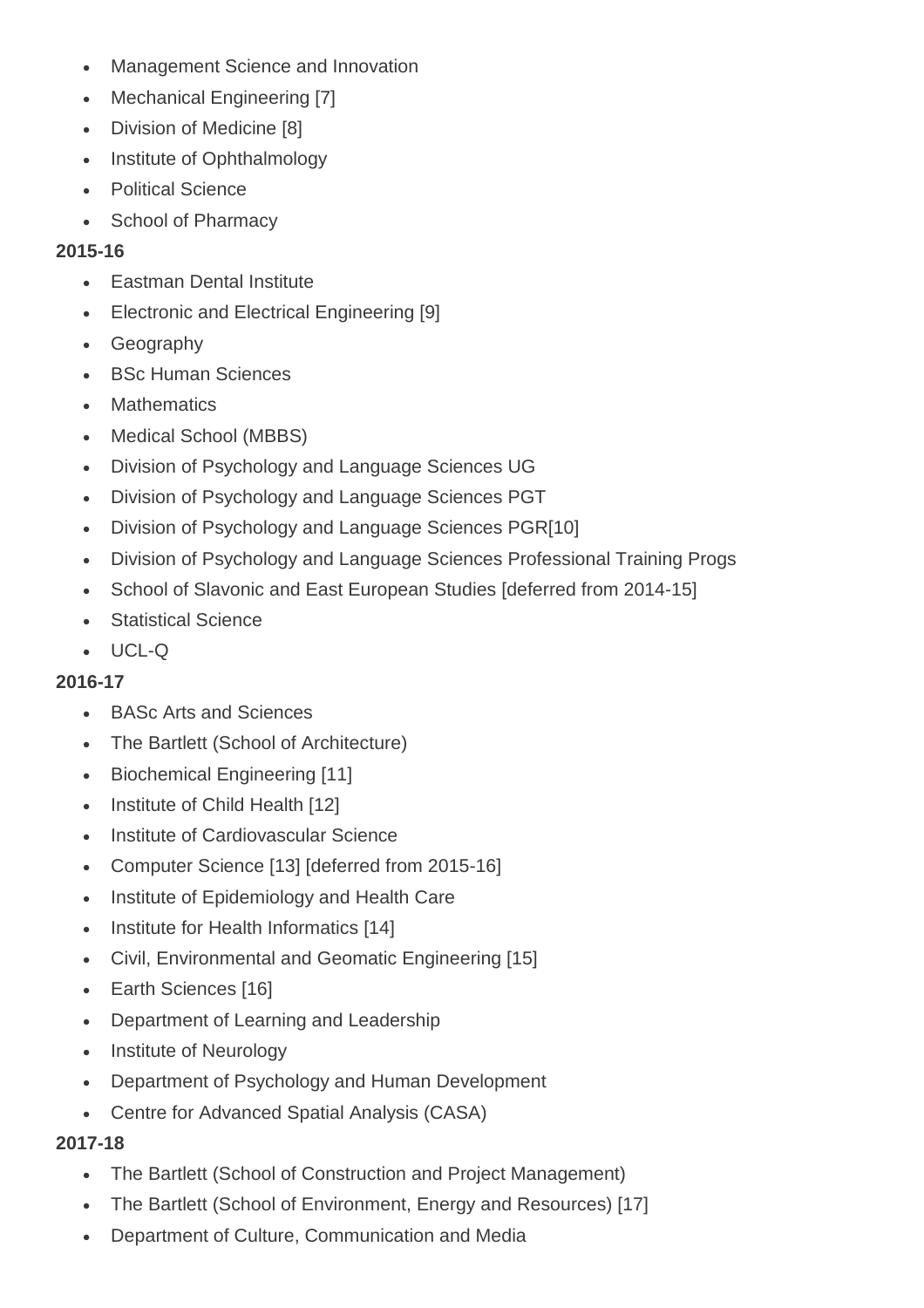- Department of Curriculum Pedagogy and Assessment
- **Economics**
- BA European Social and Political Studies
- History[18]
- Medical Physics and Bioengineering [19]
- Centre for Security and Crime Science [20]
- UCL Australia
- Institute of the Americas

# **2018-19**

- Anthropology [21]
- The Bartlett (School of Planning)
- Division of Biosciences UG [22]
- Division of Biosciences PGT [23]
- Division of Biosciences PGR [24]
- The Cancer Institute
- Department of Education, Practice and Society
- Institute for Women's Health
- Language Centre
- Philosophy [25]
- Physics and Astronomy
- Science and Technology Studies
- Department of Social Science
- Space and Climate Physics [26]
- Slade School of Fine Art

July 2015

[1] To include the London/Loughborough Centre for Doctoral Research in Energy Demand (LoLo)

- [2] To include the Centre for Digital Humanities and (ii) the Centre for Publishing
- [3] To include Institute of Orthopaedics and Musculoskeletal Science
- [4] To include the Centre for Early Modern Exchanges

[5] To include (i) the Molecular Modelling and Materials Doctoral Training Centre and (ii) the Drug Discovery and (iii) Atomic and Molecular Control Doctoral Training Programmes

[6] To include (i) the centre for Nature inspired Engineering and (ii) the Centre for C02 Technology

[7] To include the Healthcare Engineering for an Ageing Population (HEAP) Doctoral Training Programme

[8] To include the Wolfson Institute for Biomedical Research and the MPhil/PhD students of the former Institute of Hepatology (now incorporated into the Institute of Liver and Digestive Health)

[9] To include the Photonics Systems Engineering Doctoral Training Centre

[10] To include (i) Institute of Cognitive Neuroscience (ii) Mental Health Sciences Unit and (iii) the UCL Interaction Centre (UCLIC)